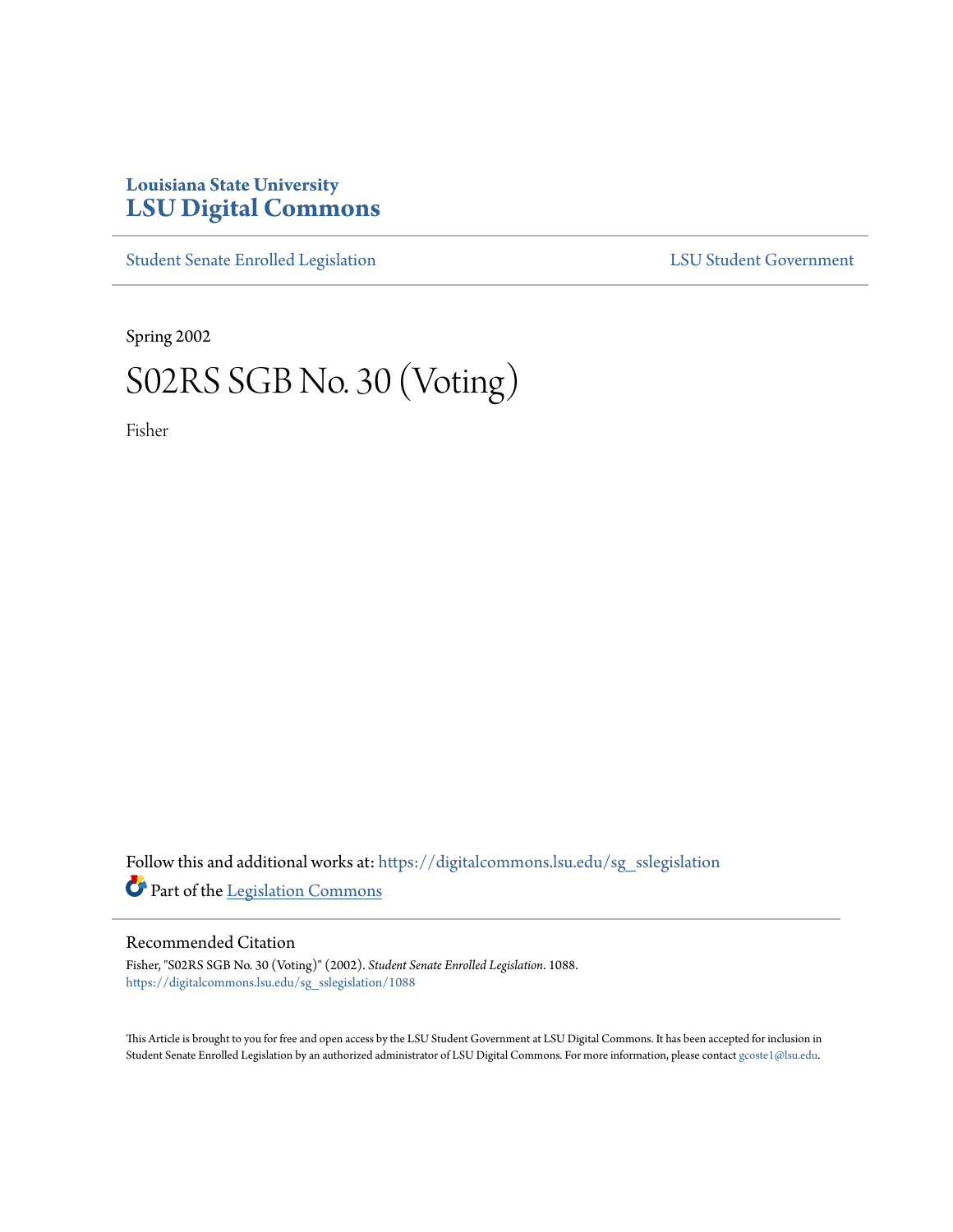**STUDENT GOVERNMENT FINAL**

#### LOUISIANA STATE UNIVERSITY

## **STUDENT SENATE 27 FEBRUARY 2002 SGB NO. 30 BY: SPEAKER PRO-TEMPORE FISHER**

## **A BILL**

TO CREATE A LIVE DATABASE FOR THE PURPOSES OF VOTING IN STUDENT GOVERNMENT **ELECTIONS** 

- **PARAGRAPH 1:** WHEREAS, THERE IS A DESIRE TO MAKE VOTING IN STUDENT GOVERNMENT ELECTIONS AS SIMPLE AS POSSIBLE FOR VOTERS, THEREBY POTENTIALLY INCREASING VOTER TURNOUT, AND
- **PARAGRAPH 2:** WHEREAS, THE TECHNOLOGY EXISTS AND IS READY FOR DISTRIBUTION BY THE OFFICE OF COMPUTING SERVICES (OCS) TO ALLOW FOR A UNIVERSAL NETWORKED LIVE DATABASE WHICH WILL LET VOTERS FROM ANY COLLEGE VOTE AT ANY OF THE EIGHT (8) POLLING PLACES ON CAMPUS, AND
- **PARAGRAPH 3:** WHEREAS, CHANGES TO THE STUDENT GOVERNMENT ELECTION CODE MUST BE MADE TO ALLOW FOR SUCH A PROCESS TO TAKE PLACE AND, IF NECESSARY, FOR THE CURRENT SYSTEM OF ELECTIONS TO TAKE PLACE IN THE ABSENCE/IMPOSSIBILITY OF THE MEANS OR EQUIPMENT FOR A LIVE DATABASE SYSTEM.
- **PARAGRAPH 4:** THEREFORE, THE FOLLOWING CHANGES SHALL BE MADE TO THE STUDENT GOVERNMENT ELECTION CODE:

ARTICLE II, SECTION 2, SUBSECTION H SHALL BE ADDED WHICH READS:

> H. TO MEET WITH THE DIRECTOR OR APPOINTEE OF THE DIRECTOR OF THE OFFICE OF COMPUTING SERVICES (OCS) WITH THE LIST OF FULL-TIME STUDENTS COLLECTED IN SUBSECTION G, SO AS TO FORM A VOTING DATABASE TO BE UPDATED EVERY SEMESTER.

ARTICLE II, SECTION 3 SHALL BE ADDED, AND THE SUBSEQUENT SECTIONS RENUMBERED ACCORDINGLY, WHICH READS:

> SECTION 3 COMMISSIONER; LIVE DATABASE AND THE OFFICE OF COMPUTING SERVICES (OCS)

A. A VOTING DATABASE SHALL BE ESTABLISHED, WHICH SERVES AS A POOL TO CONNECT ALL POLLING LOCATIONS, AND REMOVE A STUDENT'S NAME FROM THE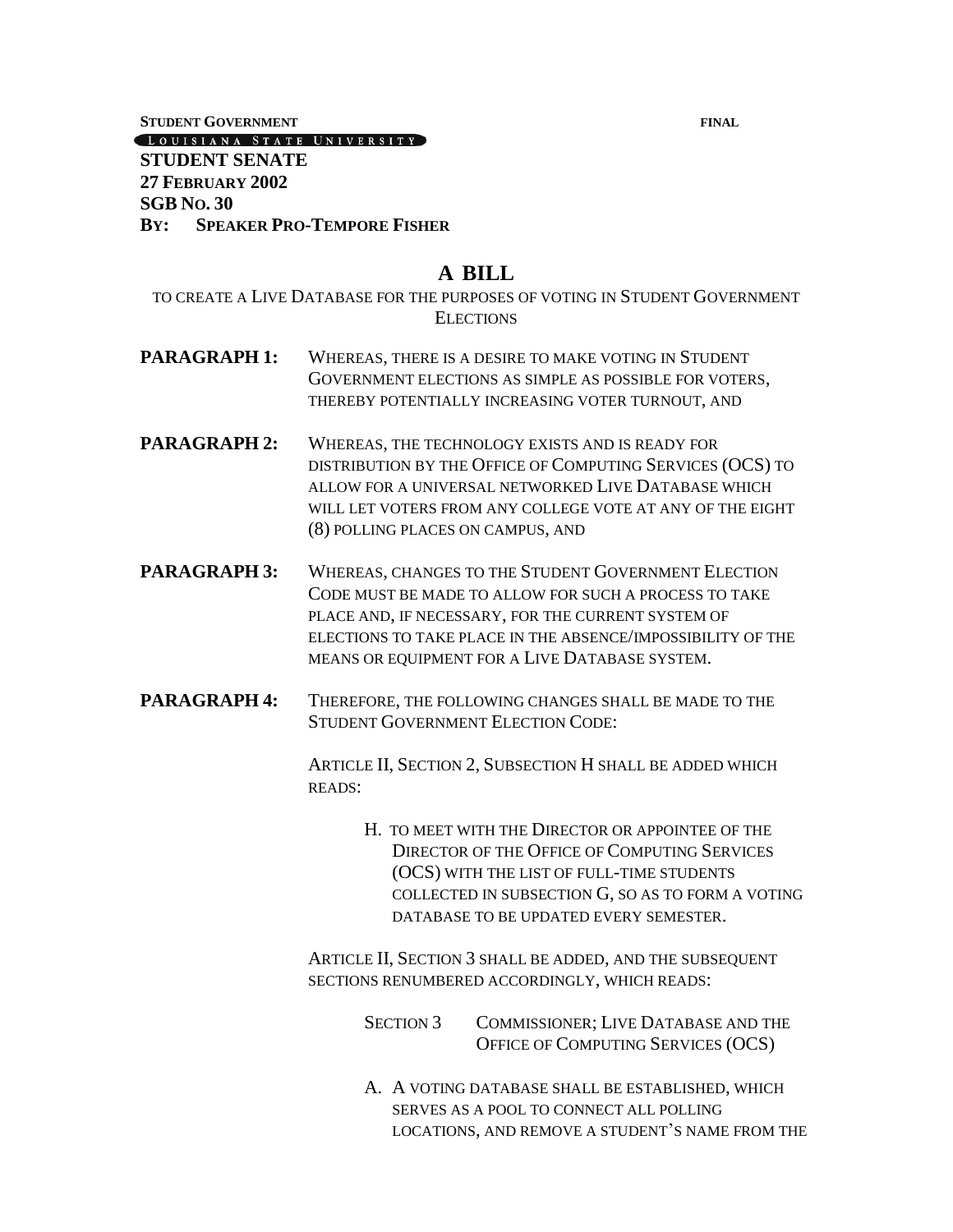ELIGIBLE VOTER LISTS AFTER HE/SHE VOTES AT ANY OF THE POLLING LOCATIONS.

- B. THE OFFICE OF COMPUTING SERVICES (OCS) SHALL PROVIDE STAFF SUFFICIENT TO OPERATE THIS DATABASE ON ELECTION DAYS, AND PROVIDE NECESSARY HARDWARE TO HOLD ELECTIONS USING LIVE DATABASE VOTING.
- C. IN THE EVENT OF TECHNICAL DIFFICULTIES, LACK OF NECESSARY RESOURCES, ETC. WHICH WOULD PROHIBIT LIVE DATABASE VOTING, THE METHOD OF ELECTIONS WILL REVERT TO COLLEGE-BASED POLLING LOCATIONS AS DESCRIBED IN ARTICLE VI, SECTION 1, SUBSECTION B OF THIS ELECTION CODE.

ARTICLE III, SECTION 3, SUBSECTION A, NUMBER 3 SHALL BE ADDED, WHICH READS:

> 3. MAINTAIN CONTACT WITH THE DIRECTOR OR HIS/HER APPOINTED REPRESENTATIVE OF THE OFFICE OF COMPUTING SERVICES (OCS), TO ENSURE ALL STEPS ARE TAKEN TO PROCURE THE NECESSARY INFORMATION, EQUIPMENT AND STAFF TO RUN THE LIVE DATABASE.

ARTICLE VI, SECTION 1 SHALL BE REVISED AS FOLLOWS:

SECTION 1 POLLING LOCATIONS

- A. EIGHT (8) POLLING LOCATIONS SHALL BE SET UP FOR THE PURPOSE OF ELECTIONS, AND LIVE DATABASE VOTING SHALL BE EMPLOYED AT EACH:
	- 1. NORTH END OF THE QUADRANGLE
	- 2. NEW DESIGN BUILDING
	- 3. CEBA
	- 4. VET SCHOOL
	- 5. CHOPIN HALL
	- 6. TUREAUD HALL
	- 7. JOURNALISM BUILDING
	- 8. M&DA BUILDING
- B. IN THE EVENT THAT LIVE DATABASE VOTING CAN NOT BE UTILIZED, VOTING SHALL BE ARRANGED BY COLLEGE AS FOLLOWS:
	- 1. NORTH END OF THE QUADRANGLE ARTS AND SCIENCES, GRADUATE SCHOOL, UNIVERSITY COLLEGE FOR FRESHMAN YEAR, AND EDUCATION